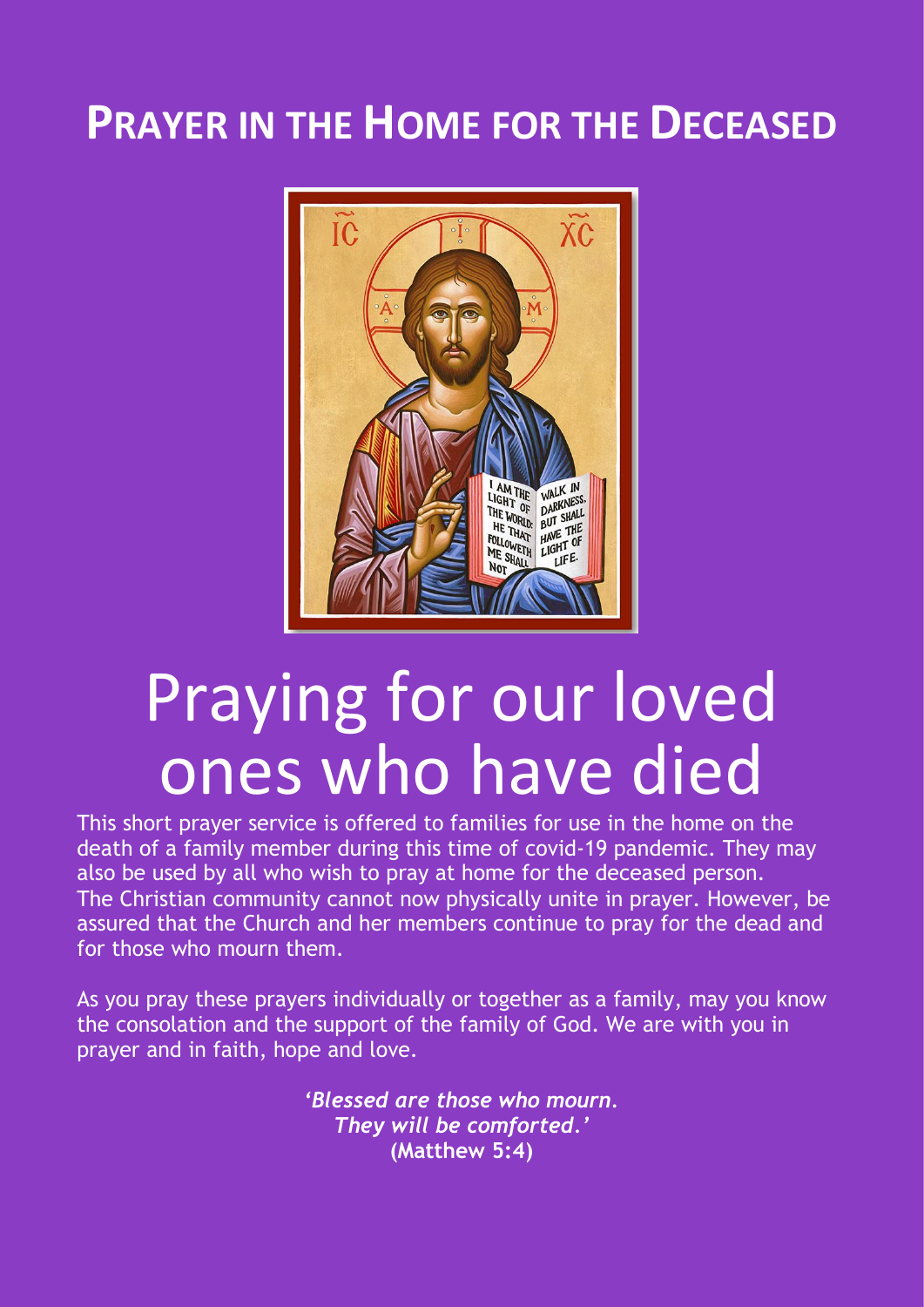#### **SIGN OF THE CROSS**

In the name of the Father, and of the Son, and of the Holy Spirit. Amen.

We offer this time of prayer for ourselves and for our beloved N. May it give us consolation and hope, and strength for the days ahead.

#### **PRAYER FOR THE BEREAVED AND THE DECEASED**

Lord Jesus, You hold out a hand of love to so many who seek your help. Take hold of our hands this day and see us through this time of sorrow and loss. Renew our faith in your healing touch and help us to place our trust in your gentle care. In the days that lie ahead, keep us close to you, that we may find comfort and peace in the nearness of your unfailing love. We pray for N, and commend him/her to your love and compassion. Forgive N. his/her sins, and grant him/her a place of happiness, light and peace in the kingdom of your glory forever. R. **Amen.**

### **THE WORD OF GOD JOHN 14:1-3**

Brothers and sisters, Jesus says: 'Do not let your hearts be troubled. Trust in God still and trust in me. There are many rooms in my Father's house; if there were not, I should have told you. I am going now to prepare a place for you, and after I have gone and prepared you a place, I shall return to take you with me, so that where I am you may be too.'



#### **PAUSE FOR SILENT PRAYER FOR OUR DECEASED LOVED ONE**

*Family members may wish to share with one another and say thanks to God for different aspects of who their loved one was and of their life.*

#### **PRAYERS**

In baptism **N.** died with Christ. May he/she now share the fullness of life with the Risen Lord. Lord, hear us. R. **Lord, graciously hear us.**

We pray that our family may find comfort through faith in Christ and the support of the Christian community. Lord, hear us. R. **Lord, graciously hear us.**

May we live our lives in the love of God's presence. May we be reunited with **N.**  some day when God calls us. Lord, hear us. R. **Lord, graciously hear us.**